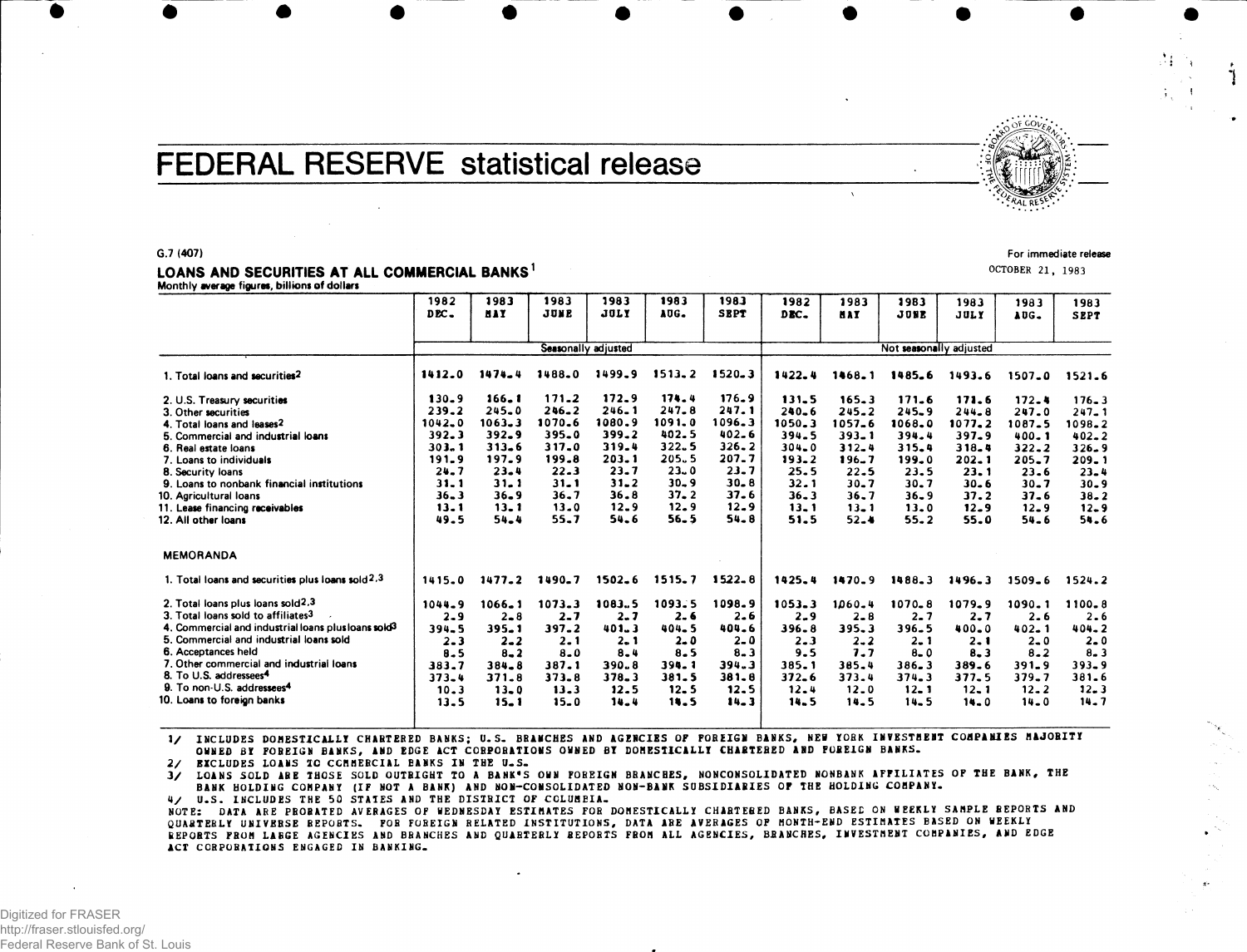**OCTOBER 21, 1983**

્ર

# LOANS AND SECURITIES AT DOMESTICALLY CHARTERED COMMERCIAL BANKS<sup>1</sup>

Averages of Wednesday figures, billions of dollars

**G.7 (407)A**

| rivaragus or wednesday ngared, summer                                                                                                                                                                                                                                                                                                                                                           | 1982<br>DEC_                                                                                               | 1983<br><b>HAY</b>                                                                                                          | 1983<br>JUNE                                                                                          | 1983<br><b>JULY</b>                                                                                     | 1983<br>AUG.                                                                                                | 1983<br><b>SEPT</b>                                                                                             | 1982<br>DEC.                                                                                                       | 1983<br><b>NAY</b>                                                                                          | 1983<br>JUNE                                                                                                            | 1983<br>JULY                                                                                                | 1983<br>AUG.                                                                                                        | 1983<br><b>SEPT</b>                                                                                     |  |  |
|-------------------------------------------------------------------------------------------------------------------------------------------------------------------------------------------------------------------------------------------------------------------------------------------------------------------------------------------------------------------------------------------------|------------------------------------------------------------------------------------------------------------|-----------------------------------------------------------------------------------------------------------------------------|-------------------------------------------------------------------------------------------------------|---------------------------------------------------------------------------------------------------------|-------------------------------------------------------------------------------------------------------------|-----------------------------------------------------------------------------------------------------------------|--------------------------------------------------------------------------------------------------------------------|-------------------------------------------------------------------------------------------------------------|-------------------------------------------------------------------------------------------------------------------------|-------------------------------------------------------------------------------------------------------------|---------------------------------------------------------------------------------------------------------------------|---------------------------------------------------------------------------------------------------------|--|--|
|                                                                                                                                                                                                                                                                                                                                                                                                 | Seasonally adjusted                                                                                        |                                                                                                                             |                                                                                                       |                                                                                                         |                                                                                                             |                                                                                                                 |                                                                                                                    | Not seasonally adjusted                                                                                     |                                                                                                                         |                                                                                                             |                                                                                                                     |                                                                                                         |  |  |
| 1. Total loans and securities <sup>2</sup>                                                                                                                                                                                                                                                                                                                                                      | $1356 - 3$                                                                                                 | 1417.5                                                                                                                      | 1432.7                                                                                                | 1444.1                                                                                                  | 1455.3                                                                                                      | 1464.2                                                                                                          | 1365.0                                                                                                             | $1413 - 1$                                                                                                  | 1430-9                                                                                                                  | 1438.4                                                                                                      | 1450.7                                                                                                              | 1464.5                                                                                                  |  |  |
| 2. U.S. Treasury securities<br>3. Other securities<br>4. Total loans and leases2<br>5. Commercial and industrial loans<br>6. Real estate loans<br>7. Loans to individuals<br>8. Security loans<br>9. Loans to nonbank financial institutions<br>10. Agricultural loans<br>11. Lease financing receivables<br>12. All other loans                                                                | 127.5<br>$237 - 5$<br>991.3<br>354.1<br>$299 - 6$<br>$191 - 7$<br>$24 - 2$<br>29.6<br>36.3<br>13.1<br>42.6 | $161 - 1$<br>$243 - 1$<br>1013.3<br>$357 - 0$<br>$310 - 2$<br>197.7<br>$23 - 0$<br>$29 - 6$<br>36.9<br>$13 - 1$<br>$45 - 9$ | 166.0<br>$244 - 4$<br>1022.4<br>359.2<br>313.5<br>199.7<br>21.9<br>$29 - 6$<br>36.7<br>$13-0$<br>48.7 | 167.7<br>$244 - 3$<br>1032.1<br>362.7<br>315.9<br>$203 - 0$<br>23.3<br>29.7<br>$36 - 8$<br>12.9<br>47.9 | 169.1<br>245.9<br>1040.3<br>$364 - 7$<br>319.1<br>$205 - 3$<br>22.5<br>$29 - 4$<br>$37 - 2$<br>12.9<br>49.3 | $171 - 9$<br>245.3<br>1047.0<br>364.4<br>$322 - 7$<br>207.5<br>$23 - 1$<br>$29 - 3$<br>37.6<br>$12 - 9$<br>49.4 | $127 - 9$<br>$238 - 9$<br>$998 - 2$<br>355.9<br>300.5<br>193.1<br>$25 - 1$<br>$30 - 6$<br>$36 - 3$<br>13.1<br>43.6 | $160 - 4$<br>$243 - 4$<br>1009.3<br>$357 - 7$<br>308.9<br>196.5<br>$22 - 1$<br>29.2<br>36.7<br>13.1<br>45.1 | $166 - 5$<br>$244 - 1$<br>1020.4<br>359.2<br>$311 - 9$<br>198.9<br>$23 - 1$<br>$29 - 2$<br>36.9<br>$13 - 0$<br>$48 - 2$ | 166.3<br>243.0<br>1029.1<br>$362 - 0$<br>$314 - 9$<br>$201 - 9$<br>22.7<br>29.1<br>$37 - 2$<br>12.9<br>48.3 | 167.2<br>$245 - 2$<br>1038.3<br>$362 - 9$<br>318.7<br>205.5<br>$23 - 1$<br>$29 - 2$<br>$37 - 6$<br>12.9<br>$48 - 2$ | 171.2<br>245.3<br>1048.0<br>$364 - 1$<br>323.4<br>209.0<br>22.7<br>29.4<br>$38 - 2$<br>$12 - 9$<br>48.4 |  |  |
| <b>MEMORANDA</b>                                                                                                                                                                                                                                                                                                                                                                                |                                                                                                            |                                                                                                                             |                                                                                                       |                                                                                                         |                                                                                                             |                                                                                                                 |                                                                                                                    |                                                                                                             |                                                                                                                         |                                                                                                             |                                                                                                                     |                                                                                                         |  |  |
| 1. Total loans and securities plus loans sold <sup>2,3</sup>                                                                                                                                                                                                                                                                                                                                    | $1359 - 2$                                                                                                 | $1420 - 3$                                                                                                                  | 1435-4                                                                                                | 1446.7                                                                                                  | 1457.9                                                                                                      | 1466.7                                                                                                          | 1367.9                                                                                                             | 1415.9                                                                                                      | $1433 - 7$                                                                                                              | 1441.1                                                                                                      | 1453.3                                                                                                              | 1467.1                                                                                                  |  |  |
| 2. Total loans plus loans sold <sup>2</sup> . <sup>3</sup><br>3. Total loans sold to affiliates3<br>4. Commercial and industrial loans plus loans sold <sup>3</sup><br>5. Commercial and industrial loans sold<br>6. Acceptances held<br>7. Other commercial and industrial loans<br>8. To U.S. addressees <sup>4</sup><br>9. To non-U.S. addressees <sup>4</sup><br>10. Loans to foreign banks | 994.3<br>$2 - 9$<br>356.4<br>$2 - 3$<br>4.6<br>349.5<br>344.7<br>$4 - 8$<br>$7 - 4$                        | $1016 - 1$<br>$2 - 8$<br>$359 - 2$<br>$2 - 2$<br>$4 - 5$<br>352.5<br>344.7<br>$7 - 8$<br>$8 - 7$                            | 1025.1<br>$2 - 7$<br>361.4<br>2.1<br>$4 - 1$<br>355.1<br>347.1<br>$8 - 0$<br>$9 - 3$                  | $1034 - 8$<br>$2 - 7$<br>$364 - 8$<br>2.1<br>4.0<br>358.6<br>$351 - 3$<br>7.3<br>9.1                    | 1042.9<br>$2 - 6$<br>366.7<br>$2 - 0$<br>$4 - 0$<br>360.6<br>$353 - 5$<br>7.1<br>$9 - 2$                    | 1049.5<br>$2 - 6$<br>366.4<br>$2 - 0$<br>$3 - 9$<br>$360 - 5$<br>$353 - 6$<br>6.9<br>$9 - 0$                    | $1001 - 1$<br>$2 - 9$<br>358.2<br>$2 - 3$<br>$5 - 4$<br>350.5<br>343.6<br>$6 - 8$<br>8.0                           | $1012 - 1$<br>$2 - 8$<br>359.9<br>$2 - 2$<br>4.1<br>$353 - 6$<br>$346 - 8$<br>$6 - 9$<br>$8 - 3$            | $1023 - 1$<br>$2 - 7$<br>$361 - 4$<br>$2 - 1$<br>$4 - 2$<br>355.0<br>348.2<br>6.9<br>$8 - 6$                            | 1031.7<br>$2 - 7$<br>$364 - 0$<br>2.1<br>$4 - 1$<br>357.9<br>350.9<br>$6 - 9$<br>$8 - 6$                    | 1040.8<br>$2 - 6$<br>$364 - 8$<br>$2 - 0$<br>$3 - 9$<br>359.0<br>$352 - 1$<br>6.9<br>$8 - 6$                        | 1050.6<br>$2 - 6$<br>$366 - 0$<br>2.0<br>$3 - 9$<br>$360 - 1$<br>353.2<br>6.9<br>$9 - 2$                |  |  |

1/ DOMESTICALLY CHARTERED BANKS ARE THOSE WITH NATIONAL OR STATE CHARTERS WHETHER FOREIGN ONNED OR DOMESTICALLY OWNED.<br>2/ EXCLUDES LOANS TO CCHMERCIAL BANKS IN THE U.S.

3/ LOANS SOLD ARE THOSE SOLD OUTRIGHT TO A BANK'S ONN FOREIGN BRANCHES, NON-CONSOLIDATED NONBANK APPILIATES OF THE BANK, THE BANK'S HOLDING COMPANY (IF NOT A BANK) AND MON-CONSOLIDATED NONBANK SUBSIDIARIES OF THE HOLDING COMPANI.

4/ U.S. INCLUDES THE 50 STATES AND THE DISTRICT OF COLUMBIA.<br>NOTE: DATA ARE PROBATED AVERAGES OF HEDNESDAY ESTIMATES FOR DOMESTICALLY CHARTERED BANKS, BASED ON HEEKLY SAMPLE REPORTS **AND QUARTERLY U HITERSE SBPOBTS.**